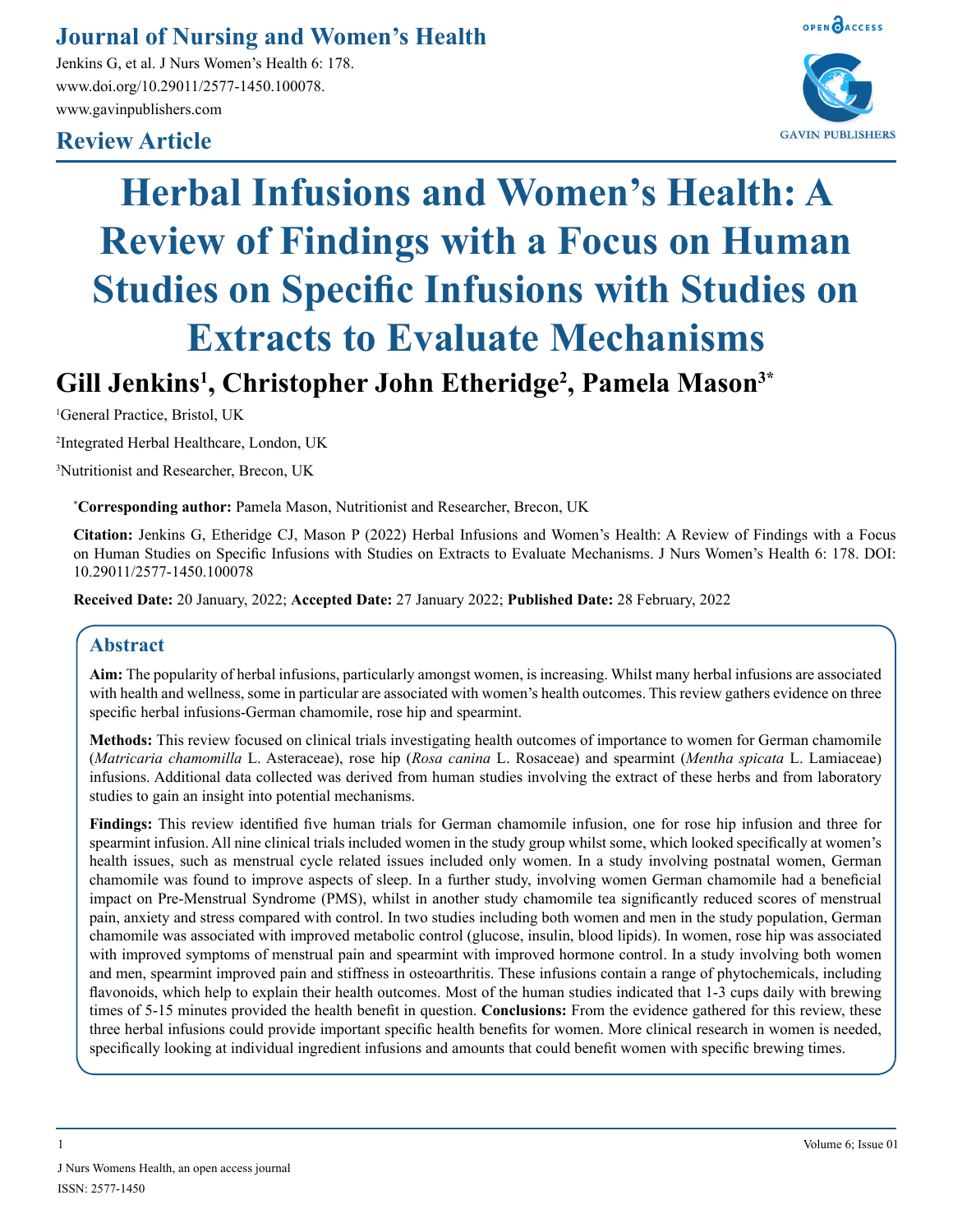**Keywords:** Herbal infusion; Women's health; Menstrual cycle; Sleep; Chamomile; Rose hip; Spearmint; Phytochemicals

### **Introduction**

Herbal infusions are historically important in Europe, increasingly popular in the UK and worldwide with a growing range of herbal ingredients used in infusions. Data from Mintel in 2019 indicated that herbal infusions accounted for 36% of the UK tea market [1]. This increase is related mainly to a growing health consciousness, particularly amongst women as they seek healthy, low calorie drinks that are low in caffeine and pleasant to drink with a range of potential wellness benefits. Herbal tea has a distinctly feminine appeal with herbal teas being consumed by 35% of women compared with 25% of men [2].

Scientific research increasingly backs the traditional uses for which herbal infusions have long been consumed. Improved health and wellness, as well as reduction in risk of specific conditions, is likely a reflection of the variety of antioxidant compounds present in all herbal teas [3]. Herbal infusions, depending on the type, are rich sources of alkaloids, carotenoids, coumarins, flavonoids, lignans and lignins, phenolic acids, polyacetylenes, saponins and terpenoids. Evidence shows that natural bioactive compounds such as these have antioxidant, anti-inflammatory, anti-ageing, anti-allergic and blood vessel dilating properties [4]. Whilst much remains to be understood regarding the mechanisms of herbal tea and its compounds in promoting health and wellness, new research suggests that their abundant antioxidant content facilitates cellular homeostasis, including the balance of repairing to damaging proteins and cell contents, so mediating the risk of diseases such as cardiovascular disease, diabetes, cancer and Alzheimer's disease [5].

Given the popularity of herbal infusions amongst women, there has been a relative gap in research focusing on the impact of herbal teas in this population group, particularly for health outcomes around menstruation and hormonal health as well as health and wellness aspects that women care about, such as sleep and anxiety, ageing and so on. Under representation of women in clinical trials in general is an issue and in the case of drugs can often result in women being prescribed inappropriate doses of medication. Whilst the current review concerns infusions, gender differences may impact health outcomes and more studies employing infusions and teas in women are needed. A recent scoping review of 21 research publications included specific aspects of women's health, as well as cardiovascular disease, weight loss and diabetes [6]. However, reviews to date have not focused specifically on herbal infusions and women's health.

In the present review we focus on three specific herbal infusions: German chamomile *Matricaria chamomilla* L*.*  Asteraceae), spearmint (*Mentha spicata* L. Lamiaceae) and rose hip teas (*Rosa canina* L. Rosaceae) with respect to women's health and wellness issues. NB: With regards to herbals, the terms infusion and tea are used interchangeably throughout this paper.

#### **Materials and Methods**

A literature search was conducted to identify human trials examining inter-relationships between these three herbal infusions and markers of health with a focus on women. A National Centre for Biotechnology Information (PubMed) search was undertaken to identify these studies using the selection filter. Filters were applied to extract English language publications. Search terms applied were: "herbal tea/infusion/tisane", "chamomile tea/infusion/ tisane", "peppermint/spearmint tea/infusion/ tisane" and "rose hip/ rose tea/infusion/tisane". Initially the filter was set to only identify human clinical trials and these studies are tabulated in Table 1. Table 1 summarises the human studies according to author, date of publication and country of research; number of participants, age and gender at baseline; study design; the number of cups of herbal infusion provided with the length of time the herb was infused; health outcomes measured; study findings. Publications were not included in Table 1, if they were not one of the named three infusions or were multiple/combined infusions, or were extracts rather than tea infusions in the form of a drink.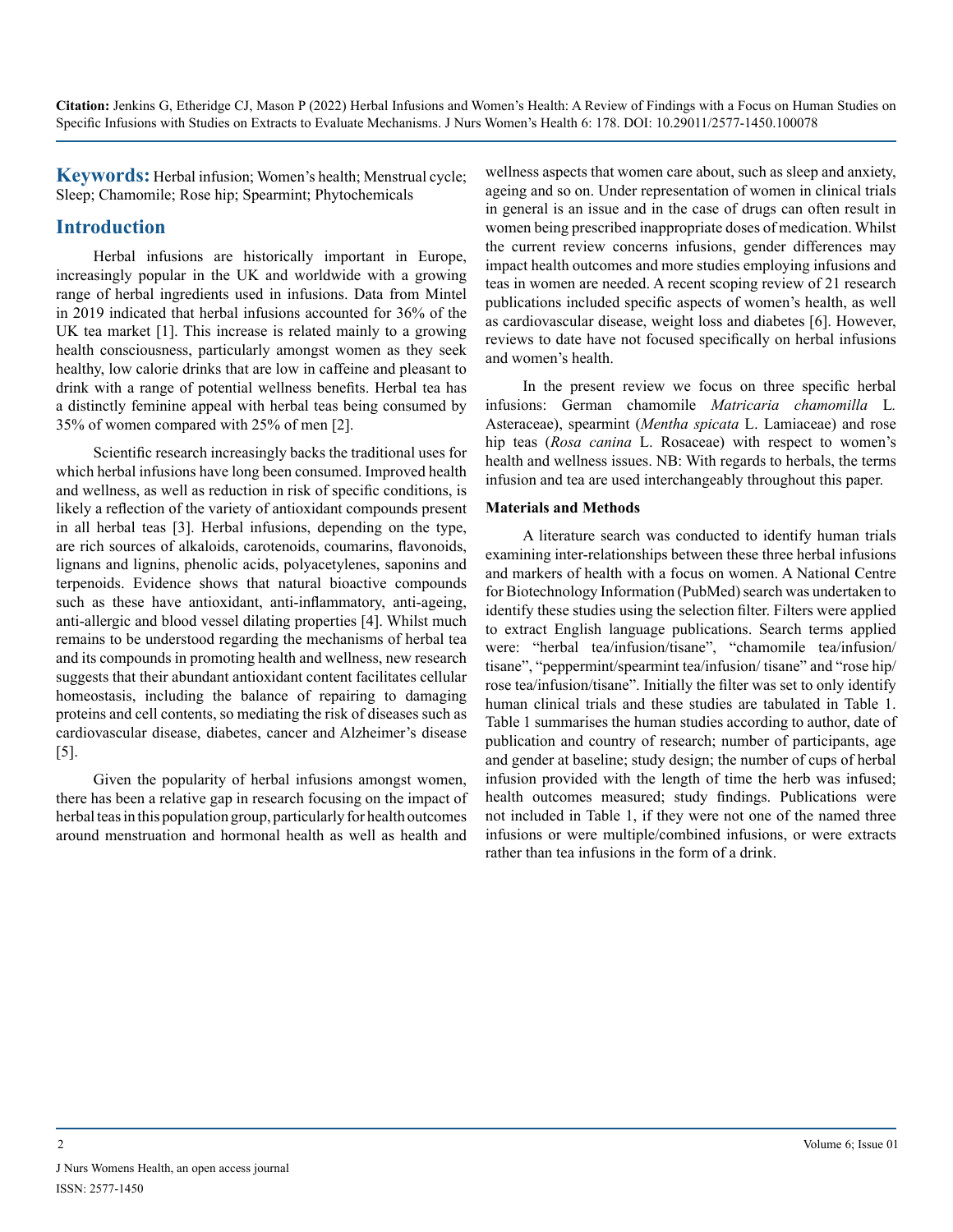| Herbal tea/<br>infusion<br>(author, year,<br>location) | Population<br>(number, age,<br>gender, health)                                                | <b>Study design</b>                    | <b>Herbal tea intervention</b>                                                                                                                                                       | <b>Health outcome</b><br>measurements                                                                                                        | <b>Key findings</b>                                                                                                                                                                                                                                               |  |  |  |  |
|--------------------------------------------------------|-----------------------------------------------------------------------------------------------|----------------------------------------|--------------------------------------------------------------------------------------------------------------------------------------------------------------------------------------|----------------------------------------------------------------------------------------------------------------------------------------------|-------------------------------------------------------------------------------------------------------------------------------------------------------------------------------------------------------------------------------------------------------------------|--|--|--|--|
| Chamomile tea                                          |                                                                                               |                                        |                                                                                                                                                                                      |                                                                                                                                              |                                                                                                                                                                                                                                                                   |  |  |  |  |
| Chang & Chen<br>Taiwan <sup>[14]</sup>                 | 80 postnatal<br>women with poor<br>sleep quality                                              | 2-week RCT                             | One 300 ml cup daily<br>(each teabag contains 2g<br>dried flowers of German<br>chamomile; infused for 0-15<br>minutes in 300ml hot water)                                            | Sleep, depression                                                                                                                            | Chamomile tea<br>significantly reduced<br>scores of symptoms of<br>poor sleep and symptoms<br>of depression                                                                                                                                                       |  |  |  |  |
| Jenabi et al (2010<br>Iran $[13]$                      | 80 students                                                                                   | 3 month semi-<br>experimental<br>study | 2 cups of chamomile tea<br>daily one week before<br>menstruation and first five<br>days of menstruation                                                                              | Pain, anxiety,<br>stress related to<br>menstruation.<br>Scales and<br>questionnaires<br>applied before the<br>study and at 1 and 3<br>months | Chamomile tea<br>significantly reduced<br>scores of menstrual<br>pain, anxiety and stress<br>compared with control                                                                                                                                                |  |  |  |  |
| Rafraf et al (2015)<br>Iran $[15]$                     | 64 patients<br>(women and men)<br>$(30-60 \text{ years})$ with<br>type 2 diabetes<br>mellitus | 8-week single<br>blind RCT             | Three 3 g/150 ml cups<br>daily without milk or water;<br>infused for 10 minutes in<br>150 ml water; consumed<br>immediately after meals or<br>water as a control                     | Glycaemic control,<br>antioxidant status                                                                                                     | Chamomile significantly<br>reduced concentrations<br>of glycosylated<br>haemoglobin (HbA1C),<br>serum insulin, total<br>cholesterol, triglyceride<br>and LDL cholesterol                                                                                          |  |  |  |  |
| Zemestani et al<br>(2016)<br>Iran $[16]$               | 64 patients<br>(women and men)<br>$(30-60 \text{ years})$ with<br>type 2 diabetes<br>mellitus | 8-week single<br>blind RCT             | Three $3$ g/150 ml cups<br>daily without milk or water;<br>infused for 10 minutes in<br>150ml water; consumed<br>immediately after meals or<br>water as a control                    | Glycaemic control,<br>antioxidant status                                                                                                     | Chamomile tea<br>significantly reduced<br>HbA1C, serum insulin,<br>HOMA and serum<br>malondialdehyde. Total<br>antioxidant status,<br>superoxide dismutase,<br>glutathione peroxidase<br>and catalase activities<br>significantly increased<br>with chamomile tea |  |  |  |  |
| Rose hip tea                                           |                                                                                               |                                        |                                                                                                                                                                                      |                                                                                                                                              |                                                                                                                                                                                                                                                                   |  |  |  |  |
| Tseng et al (2015)<br>Taiwan [42]                      | 130 adolescent<br>women                                                                       | RCTs for 6<br>menstrual<br>cycles      | Two 300 ml cups (6 dry<br>rosebuds infused in 300 ml<br>hot water for 10 minutes)<br>daily 1 week before<br>menstrual period until the 5 <sup>th</sup><br>menstrual day for 6 cycles | Measures/scores<br>of pain, menstrual<br>symptoms, life<br>quality, stress                                                                   | Rose tea reduced<br>perceived menstrual pain,<br>distress, anxiety and<br>improved wellbeing at 1,<br>3 and 6 months                                                                                                                                              |  |  |  |  |
| Spearmint tea                                          |                                                                                               |                                        |                                                                                                                                                                                      |                                                                                                                                              |                                                                                                                                                                                                                                                                   |  |  |  |  |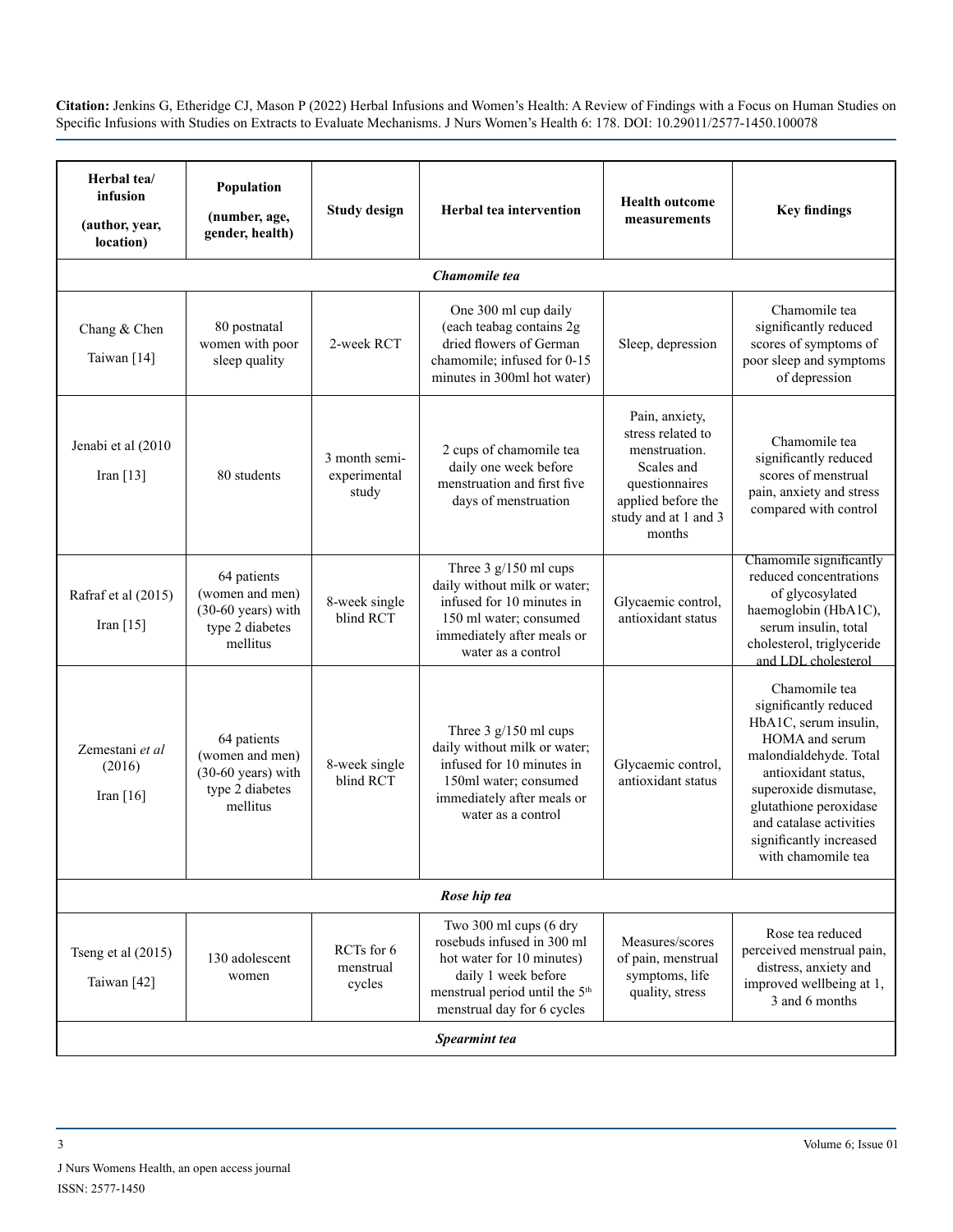| Akdogan et al<br>(2017)<br>Turkey [56]             | $21$ people $(18-$<br>40 years) with<br>polycystic ovary<br>syndrome (PCOS)<br>or idiopathic<br>hirsutism            | 5-day trial<br>during the<br>follicular phase<br>of menstrual<br>cycle | Two 250 ml spearmint tea<br>(Mentha spicata) cups daily;<br>5 g dried leaves steeped for<br>5-10 minutes                                                                                                                                      | Fasting blood<br>samples                   | Spearmint tea<br>significantly reduced<br>free testosterone with<br>significant increase in<br>Luteinizing Hormone<br>(LH) and Follicle<br><b>Stimulating Hormone</b><br>(FSH); triglyceride levels<br>reduced significantly |
|----------------------------------------------------|----------------------------------------------------------------------------------------------------------------------|------------------------------------------------------------------------|-----------------------------------------------------------------------------------------------------------------------------------------------------------------------------------------------------------------------------------------------|--------------------------------------------|------------------------------------------------------------------------------------------------------------------------------------------------------------------------------------------------------------------------------|
| Connelly et al<br>(2015)<br>Canada <sup>[62]</sup> | 62 women and<br>men (mean age<br>$60-70$ years)<br>with medically<br>diagnosed<br>osteoarthritis (OA)<br>of the knee | 16-week<br>randomised<br>parallel arm,<br>double blind<br>study        | One 300 ml cup daily of high<br>rosmarinic acid spearmint<br>tea; 1 tea bag steeped for 5<br>minutes (280 mg rosmarinic<br>acid); no milk, cream, sugar,<br>sweetener vs control of<br>commercial spearmint teabag<br>(26 mg rosmarinic acid) | Walk and stair<br>climbs                   | Spearmint tea<br>significantly improved<br>stiffness and physical<br>disability scores in adults<br>with knee OA, but only<br>the high rosmarinic teas<br>significantly reduced pain                                         |
| Grant (2010)<br><b>UK</b> [61]                     | 42 women (aged<br>19-42 years)<br>with PCOS and<br>hirsutism                                                         | 30-day dual<br>centre RCT                                              | Two cups daily. Spearmint<br>tea twice daily for 1 month<br>or a placebo chamomile<br>tea (no hormone disrupting<br>properties)                                                                                                               | Degree of<br>hirsutism, skin<br>appearance | Spearmint tea<br>significantly reduced free<br>and total testosterone.<br>LH and FSH increased.<br>Patient's subjective<br>assessment of hirsutism<br>significantly reduced (i.e.<br>improved)                               |

**Table 1:** Human Studies Investigating herbal (chamomile, rose hip, spearmint) tea on aspects of women's health.

Studies evaluating the health outcomes of extracts (e.g. powders, capsules, tablets) of the herbs in question (i.e. chamomile, rose hip and spearmint) were identified to provide further background. Relevant studies including ingredients in the three herbal teas were also identified for discussion on each of the three herbal teas to supplement evidence. When full texts were not available, these were purchased. Latin binomials were checked using the Kew Medicinal Plant Names Services database ([www.](http://www.mpns/) [mpns.science.kew.org\)](http://www.mpns/).

#### **German Chamomile infusion**

German chamomile (*Matricaria chamomilla* L.Asteraceae; syn. *Matricaria recutita* L.) is frequently used for infusions. Data from Nielsen indicated that in 2019, over 450,000 cups of German chamomile tea were drunk daily in the UK-the equivalent of over 165,000,000 cups a year [7].

German chamomile should not be confused with the similarlooking Roman chamomile *Chamaemelum nobile* L. Asteraceae]. Both types of chamomile are native to southern and eastern Europe [8] and are used in tea, though German chamomile is the more commonly used. Nowadays, they are sourced throughout Europe, including the UK and in North African countries (e.g. Egypt and Morocco). Both types of chamomile were used medicinally by the ancient Egyptians, Romans, and Greeks, and remain popular worldwide.

#### **Phytochemistry**

German chamomile contains a diverse range of compounds [9,10]. These include:

- Coumarins: umbelliferone and its methyl ether, heniarin
- Flavonoids: apigenin, apigetrin, apiin, luteolin patuletin, quercetin, and glucosides.
- Sesquiterpenes, including matricin
- Terpenoids, including chamazulene, alpha bisabolol, and bisabolol oxides,
- Volatile essential oils (contains chamazulene, spiroethers, sesquiterpenes, cadinene, farnesene, furfural, spanthulenol.

Other constituents include: amino acids, anthemic acid, choline, fatty acids, polysaccharides (e.g. inulin, fructooligosaccharides and pectin, which may act as prebiotics) tannin and triterpene hydrocarbons (e.g. triacontane) and minerals.

#### **Traditional use**

Traditionally, German chamomile is used for gastrointestinal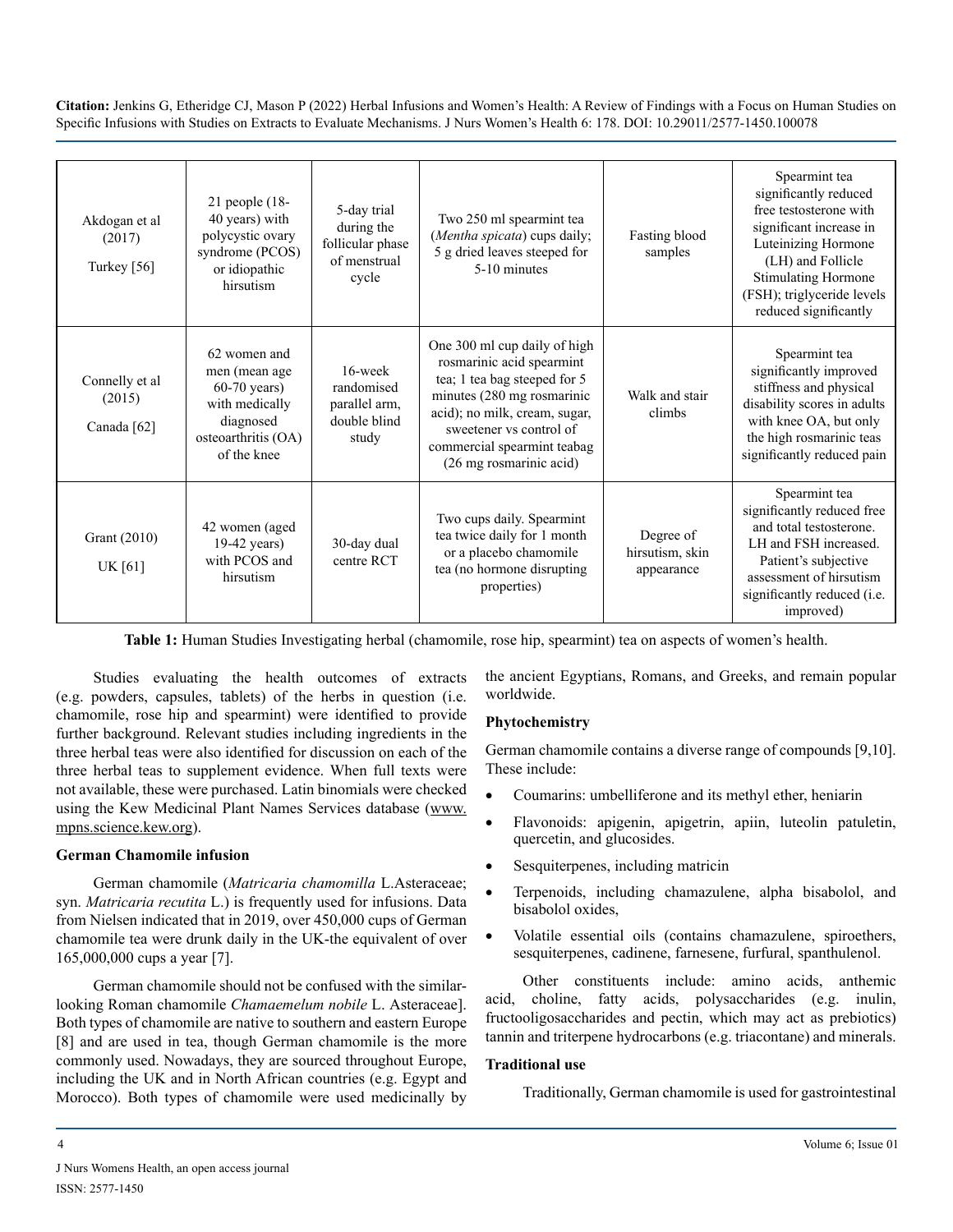disorders, haemorrhoids, hay fever, inflammation, insomnia, menstrual disorders, muscle spasms, nasal catarrh, rheumatic pain, travel sickness, ulcers and wounds [10]. The German Commission E has approved use of German chamomile for gastrointestinal spasms and inflammatory diseases of the gastrointestinal tract. The European Union herbal monograph for *Matricaria recutita*  L., flos identifies a range of traditional uses including minor gastrointestinal complaints, the common cold, inflammation of the mouth and throat, inflammation and irritation of the skin [11].

#### **Pharmacological activity**

According to the findings of modern research, German chamomile is stated to possess anti-inflammatory, anti-spasmodic, anti-septic, anti-catarrhal, carminative and mild sedative properties [12]. Laboratory studies also suggest that German chamomile has antioxidant and antimicrobial activities, and significant antiplatelet activity. Animal model studies indicate it has anti-inflammatory action, cholesterol-lowering activities and anti-anxiety effects [12].

#### **Clinical trials**

Four Randomised Controlled Trials (RCTs) in humans of relevance to women's health have studied the effects of German chamomile tea on several aspects of health (Table 1).

German chamomile tea has been evaluated for an impact on menstrual symptoms. A three-month semi-experimental study evaluated scores for menstrual pain, anxiety and stress in 80 female students who received two cups of German chamomile tea daily one week before menstruation and during the first five days of menstruation. Data were gathered using four separate questionnaires (McGill Pain Questionnaire, Visual Analogues Scales for Anxiety, Perceived Stress Scale and the Psycho physiologic Life Adaptation Scale). These measurement scales were applied to the participants before the start of the study and on the first and third months respectively. The German chamomile tea study group had significantly reduced menstrual pain, distress and anxiety compared to the control group. There were statistically significant differences between the tea and control groups when the mean scores on the four questionnaires were added together on the first and third months of drinking German chamomile tea [13].

German chamomile is most commonly associated with a sedative and anti-anxiety effect and used to promote sleep. One two-week RCT conducted on 80 mothers with poor sleep quality 6 weeks after giving birth found that drinking one cup (300 ml) daily of German chamomile tea, infused for 15 minutes can improve sleep quality and symptoms of depression [14].

Two other RCTs focussed on the markers of glycaemic control in patients with type 2 diabetes mellitus. Firstly, a single blind 8-week RCT in 64 individuals (women and men; 30-60 years) with type 2 diabetes mellitus found that German chamomile tea (3 g/150 ml hot water) infused for 10 minutes three times a day immediately after meals significantly decreased concentrations of glycosylated haemoglobin, (HbA1c), serum insulin levels, Homeostatic Model Assessment (HOMA) for insulin resistance, total cholesterol, triglycerides (p<0.001), and Low-Density Lipoprotein (LDL) cholesterol compared with the control group. No significant changes were shown in serum High-Density Lipoprotein (HDL) cholesterol levels in both groups [15].

In another piece of research using the same data set, German chamomile tea again significantly decreased concentration of glycosylated haemoglobin, serum insulin levels, HOMA and serum malondialdehyde (a marker of oxidation), compared with control group. Total antioxidant capacity, and enzymes with antioxidant capacity- i.e. superoxide dismutase, glutathione peroxidase, and catalase activities were significantly increased by 6.81%, 26.16 %, 36.71 % and 45.06% respectively in the German chamomile group compared with these variables in the control group at the end of the intervention [16].

#### **Studies with German chamomile extract**

Evidence of benefit for chamomile in sleep also comes from studies with German chamomile extract. A single-blind RCT in 60 elderly women and men found that 200 mg daily of chamomile extract improved sleep quality [17]. A double-blind RCT in 34 patients (18-65 years) with primary insomnia found that 270 mg of German chamomile extract twice daily for 28-days found no significant differences between the German chamomile and control groups in changes in sleep diary measures, including total sleep time, sleep efficiency, sleep latency, wake after sleep onset, sleep quality, and number of awakenings. But there were modest benefits in daytime functioning [18].

An 8-week RCT in In 61 outpatients with Generalised Anxiety Disorder (GAD) suggested that German chamomile extract reduces anxiety in these patients [19]. In an open RCT on 179 patients with GAD, 1500 mg daily of German chamomile extract for 8 weeks produced a positive response on the GAD score in 58% of the patients [20]. In a longer-term study (12 weeks of German chamomile extract with no control plus 26 weeks of either German chamomile or control), German chamomile reduced moderate to severe anxiety but did not reduce rate of relapse [21].

An exploratory analysis as part of the same RCT analysed findings from patients with or without depression. After 8 weeks, German chamomile extract produced a similar reduction in anxiety in those with and without depression, but the reductions in anxiety were significantly greater in the patients with depression [22].

Of particular relevance to women's health are studies on menstrual health where in an RCT in 90 students, German chamomile in comparison with mefenamic acid reduced the intensity of emotional symptoms, but not physical pain [23].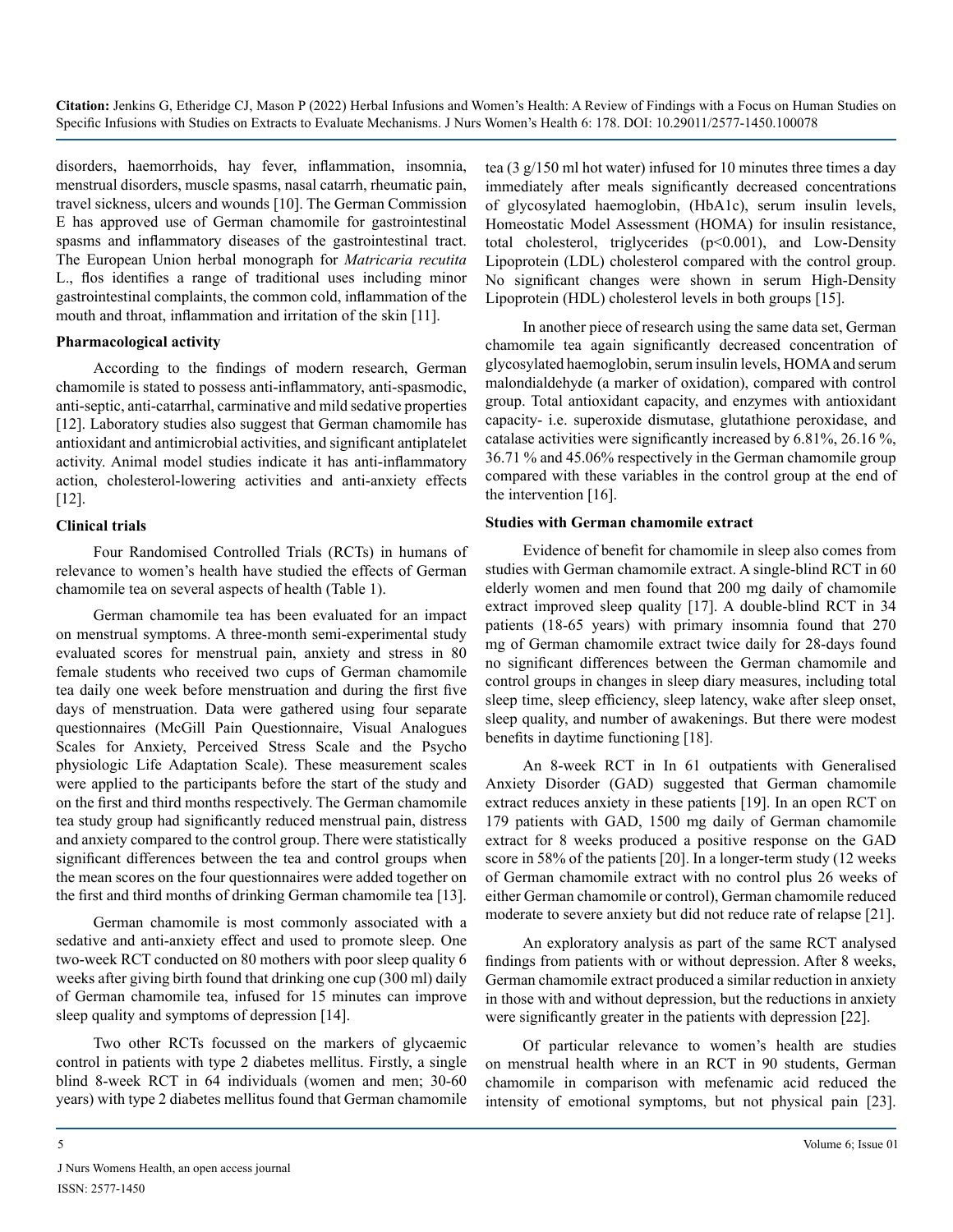A double-blind RCT in 60 young women found that German chamomile extract reduced the pain of mild to moderate cyclical mastalgia (breast pain linked to menstrual periods) [24]. An RCT in 118 female students found that German chamomile extract 250 mg three times a day reduced menstrual bleeding compared with placebo. There was no difference in duration or frequency of menstruation [25]. More recently, a clinical trial in 118 female students given a German chamomile extract capsule every 8 hours for 7 days before menstrual bleeding found that the chamomile capsules were more effective than control in reducing menstruation-related mood disorders [26]. A systematic review of seven clinical trials involving 1033 participants evaluated the impact of German chamomile extract on pain and bleeding in primary dysmenorrhoea. Two out of seven studies examined the effect of German chamomile on the pain of primary dysmenorrhea, two studies on the effect of chamomile on menstrual bleeding volume, and three on the effect of German chamomile on pain and menstrual bleeding in primary dysmenorrhea. This systematic review suggested that German chamomile was an effective treatment for the pain of primary dysmenorrhoea and reduction of menstrual bleeding [27].

A systematic review of 8 RCTs found that German chamomile is effective for relief of PMS because of anti-inflammatory effects (suggested to be due to the chamazulene and α-bisabolol content); anti-spasmodic effects (suggested to be due to the apigenin, quercetin, and luteolin, heniarin/7-methoxycoumarin, matrisin, and phytoestrogen content); anti-anxiety effects (glycine, flavonoids) [28]. German chamomile extract has also been tested in Polycystic Ovary Syndrome (PCOS). In an RCT in 80 women with PCOS German chamomile 370 mg three times daily reduced testosterone but had no impact on the hormone dehydroepiandrosterone and no impact on the ratio of Luteinising Hormone (LH) to Follicle-Stimulating Hormone (FSH) [29].

#### **Mechanistic studies**

With regards to possible mechanisms and of relevance to the clinical trials demonstrating a sedative impact of German chamomile, amongst the polysaccharides found in the tea, a highly substituted 4-O-methyl-D-glucuronoxylan (fraction SN-50R) demonstrates sedative and anxiolytic-like effects and may be contributing to the calming effects obtained by ingestion [30].

Of relevance to the clinical findings that German chamomile infusion can have a positive impact on glycaemic control, laboratory studies have indicated that German chamomile extract and some of its components (e.g. esculetin, luteolin and quercetin) can suppress hyperglycaemia in a model of type 2 diabetes [31]. A further modelling study suggested that German chamomile tea has a glucose lowering effect [32]. *In vivo* research work [33] shows that German chamomile tea inhibits digestive enzymes

related to sugar release along with sugar transport pathways (GLUT2 and GLUT5), potentially managing sugar absorption and metabolism. Amongst the compounds in German chamomile, apigenin-7-O-glucoside, apigenin, and (Z) and (E)-2-hydroxy-4-methoxycinnamic acid glucosides appear to be the active polyphenols, capable of impacting carbohydrate digestion and absorption [34]. Together, these laboratory findings could explain some of the findings from the human studies showing a positive impact on glucose and insulin.

#### **Rose hip infusion**

Rose hip (*Rosa canina* L. Rosaceae) is commonly used to make infusions. There are approximately 100 Rosa species found across Europe, Asia, and North America [35]. Rose hip, which can be obtained from various Rosa species, is the ripe, dried receptacle (hip) of the rose that contains the pseudocarp and seed.

#### **Phytochemistry**

Rose hip contains an abundance of vitamin C and polyphenolic compounds, including flavonoids (chiefly flavanols: quercetin, rutin, hesperidin, kaempferol; and flavones: tiliroside), pectin, sugars (glucose, fructose, sucrose), tannins, proanthocyanidins, leucoanthocyanins and catechins [36,37]. Rose hip also contains carotenoids (carotene and lutein). The wild rose hip fruit is also naturally high (12.9-35.2 mg/100 g) in lycopene, the pigment found in tomatoes [38]. Organic acids, including malic and citric acids, are also present. The amount of these compounds in rose hips varies considerably, depending on the plant species, time of harvest and altitude at which the plant is grown [39].

The calyx provides vitamins A, B, C, E, potassium and phosphorus but is particularly high in vitamin C. Processing of rose hip, including cutting of the rose hip and air-drying have an impact on the vitamin C content. For example, cutting before drying accelerates the drying process and results in greater retention of vitamin C [40]. With regards to rose hip tea, brewing conditions have been shown to have an impact on the content of vitamin C and polyphenolics. In one study, optimal "brewing conditions" for rose hip tea was an infusion time of 6-8 minutes and temperature 84-86°C which resulted in the tea providing 3.15 mg/100 ml of ascorbic acid, 61.44 mg/100 ml of total phenolic content and 2,591 mmol of ferric reducing antioxidant power [41].

#### **Traditional use**

Rose hip tea has long been used in traditional medicine to alleviate menstrual pain [42]. Rose hip tea has mucilaginous properties that coat and soothe mucous membranes in the throat and throughout the gastrointestinal tract. The tea has traditionally been used as a demulcent for treating a sore throat and digestive upsets.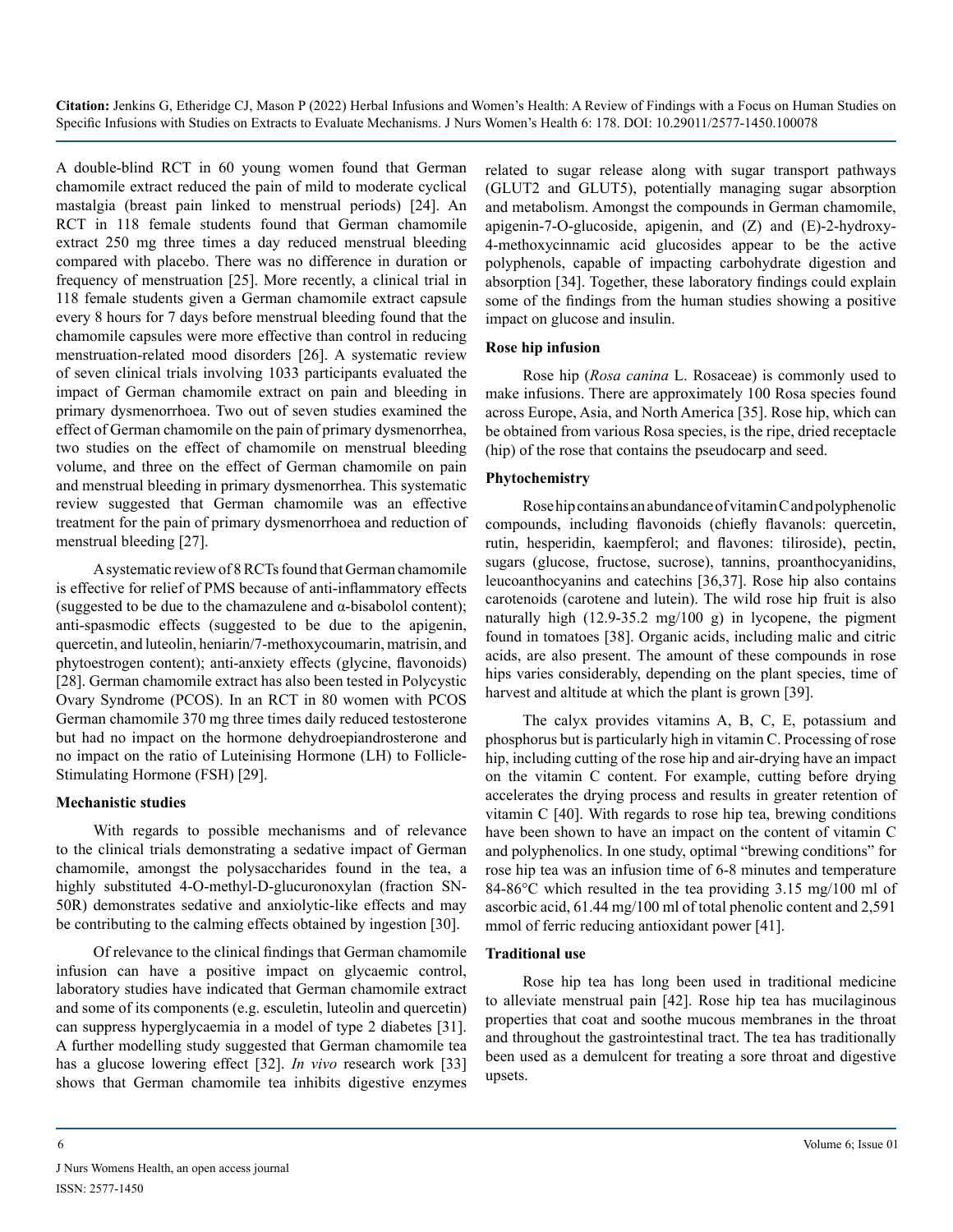#### **Pharmacological activity**

Scientific research has suggested a wide range of pharmacological activities for rose hip including antioxidant, antiinflammatory, immune function support, anti-obesity, anti-cancer, cardio protective, protective effects on the liver and kidneys, antiaging and neuroprotection [36,37]. These suggested activities are linked mainly to the antioxidant content of rose hips. Polyphenolics have antioxidant activity and could prevent oxidation-related disease [43].

The range of vitamins in rose hip, particularly vitamin C, as well as polyphenols, play a role in immune function. Vitamin C stimulates the production of lymphocytes [44] and supports the epithelial barrier function (e.g*.* the skin and respiratory tract) [45]. Flavonoids also support immune function [46]. Laboratory studies have indicated that concentrated rose hip extract may support immune function [47], but human studies are lacking.

#### **Clinical studies**

Rose hip tea has long been used in traditional medicine to alleviate menstrual pain [42]. In one six-month RCT (Table 1), 130 adolescent young women with primary dysmenorrhoea (menstrual cramps) consumed two cups of rose hip tea daily (each 300 ml) infused for 10 minutes one week before menstruation and continuing until the fifth day of menstruation. Perception of menstrual pain, distress and anxiety were reduced and these women reported greater psychophysiological well-being compared to placebo [42]. These findings suggest that rose hip tea could be an effective non-pharmacological strategy for women with primary dysmenorrhoea.

#### **Studies with rose hip extract**

Rose hip extract has been shown to have anti-inflammatory activity in people with joint pain. In a review of three studies, supplementing with rose hip significantly reduced joint pain in people with osteoarthritis. Furthermore, those receiving rose hip were twice as likely to report improved pain levels, compared with the placebo group [48].

Another 4-month study in 100 people with osteoarthritis found that those who supplemented with 5 g of rose hip extract daily experienced significantly less pain and increased hip joint mobility compared with the control group [49] with 65% of the participants in the rose hip group reporting some reduction in pain. Rose hip extract has also been suggested to aid rheumatoid arthritis, though research is limited, and high-quality human studies are lacking [35].

The suggested cardio protective benefits of rose hip (see pharmacological activities above) may also lie in the content of vitamin C and flavonoids. A 6-week study in 31 adults with obesity and impaired glucose tolerance found that those who consumed a

drink containing 40 g of rose hip powder per day (an amount which would not be available in a cup of rose hip tea) had significantly improved blood pressure and LDL cholesterol levels, compared with the control group [50]. However, the researchers suggested that these effects may have been partially due to the high fibre content of the rose hip powder, which is not present in rose hip tea.

Rose hip may help weight loss. Rose hips from the *Rosa canina* plant are high in the antioxidant tiliroside which is suggested to aid weight loss. In an 8-week laboratory study, a high-fat diet containing 1% rose hip extract led to significantly less body weight and stomach fat gain than than controls [51]. Human research shows similar results. In a 12-week study in 32 adults with excess weight, taking 100 mg of rose hip extract daily significantly decreased body weight and abdominal fat compared with the placebo group [52]. However, current research is limited to the effects of concentrated rose hip extract-not tea. More human studies are needed to evaluate the relationship between rose hip tea and weight loss.

Preliminary research indicates that rose hip extract may reduce skin ageing. In a double-blind RCT involving 34 healthy subjects, aged 35-65 years, with wrinkles on the face (crow'sfeet) rose hip powder improved wrinkles, skin elasticity and skin moisture after 8 weeks of treatment [53].

Some research suggests that rose hip powder may protect against type 2 diabetes. In a laboratory study supplementing a high fat diet with rose hip powder over 10-20 weeks significantly reduced risk factors for diabetes including blood sugar levels, fasting insulin levels, and fat cell growth in the liver [54]. In another laboratory study, rose hip extract significantly lowered fasting blood sugar levels in animals with diabetes [55]. However, in a study in adults with obesity, supplementing with rose hip powder daily had no significant effects on fasting glucose levels or insulin sensitivity. These results applied to people with healthy and impaired blood sugar levels alike [52]. As with weight loss, current research is limited to rose hip extract, and more studies on the relationship between rose hip tea and type 2 diabetes risk are needed.

#### **Mechanistic studies**

How the effects on menstrual pain (Table 1) and wellbeing occur with rose hip tea consumption is unclear. Rose hip is known to have anti-inflammatory effects including the reduction of pro-inflammatory cytokines and inhibition of pro-inflammatory enzymes, including prostaglandin-endoperoxide synthase (PTGS-1 and -2). Rose hip also has the capacity to reduce inflammatory C-reactive protein levels, pro-inflammatory metalloproteases and pro-inflammatory NF-κB signalling [37]. These impacts on inflammation could contribute to the reduction in menstrual pain. Biochemical markers of relevance in the menstrual cycle such as hormones have not been studied and may also be of relevance.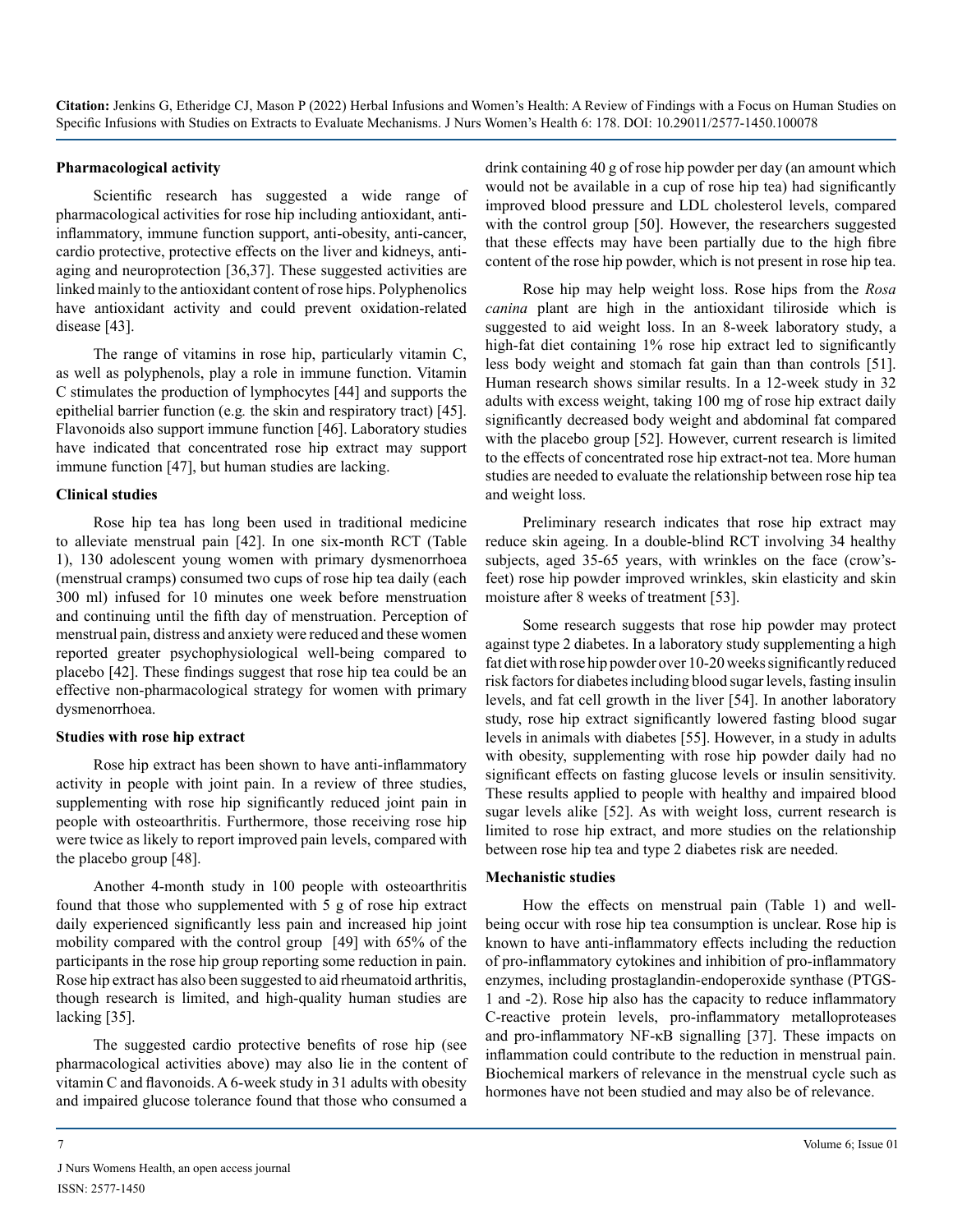#### **Spearmint infusion**

Mint, of which there are two main types: spearmint (*Mentha spicata* L. Lamiaceae) and peppermint (*Mentha x piperita* L. Lamiaceae), is a popular infusion [56]. Spearmint, which is discussed in this paper, is the less well known of the two but research shows consumption may be linked to outcomes of importance to women's health. Spearmint is a perennial plant with origins in Europe and Asia but is now commonly grown in all five continents around the world. Spearmint gets its name from its characteristic spear-shaped leaves. The infusion is made from fresh or dried leaves.

#### **Phytochemistry**

Mint leaves contain a range of polyphenolic compounds, in particular the phenolic rosmarinic acid and the flavonoids including eriocitrin, hesperidin and luteolin [56]. It contains some menthol, but less than peppermint, limonene, dihydrocarvone and cineole.

#### **Traditional use**

Spearmint has traditionally been used in herbal medicine for digestive disorders including wind, indigestion, nausea, diarrhoea, upper gastrointestinal tract spasms, Irritable Bowel Syndrome (IBS), bile duct and gallbladder swelling (inflammation), gallstones, colds, muscle and joint pain, headaches, toothache and sore throat. Having a pleasantly sweet taste, it is also used to flavour mouthwash and toothpaste and in the food industry to flavour chewing gum, sweets and chocolate [56].

#### **Pharmacological activities**

Spearmint extract has antioxidant, antimicrobial and anticancer properties as demonstrated in laboratory studies [57] with spearmint essential oil showing antimicrobial, antioxidant, anticancer and both extract and essential oil demonstrating hepatoprotective activities [58]. It also has anti-inflammatory activities [59,60] with a potential to have a beneficial impact on arthritic conditions. Spearmint has also been shown to alter hormone levels and improve hirsutism, a condition where women have thick, hair on their face, neck, chest, abdomen, lower back, buttocks or thighs [56].

#### **Clinical trials**

Three human trials have evaluated effects of spearmint teas on aspects of women's health (Table 1). Two trials examined the effects of spearmint tea on female androgen levels and the impact on hirsutism. An intervention study involving 21 women (aged 18-40 years) with hirsutism and/or Polycystic Ovarian Syndrome (PCOS) provided them with 2 cups of spearmint tea daily (5 g dried leaves) steeped for 5-10 minutes during the first 5 days of the follicular phase of the menstrual cycle. Compared with baseline, after 5 days, there was a significant reduction in free testosterone and increase in LH, FSH and oestradiol [56]. There was no decrease in total testosterone and the authors suggest that a decrease in free testosterone without a decrease in total testosterone is likely due to more testosterone bound to the Sex-Hormone Binding Globulin (SHBG). Since free testosterone is the active form of testosterone, the authors conclude that spearmint tea may be helpful as an antiandrogenic treatment for hirsutism.

A 30-day RCT enrolled 42 women (aged 19-42 years) with hirsutism and PCOS and found that spearmint tea consumption (2 cups daily) led to significant reductions in total and free testosterone levels, improved LH and FSH levels and the women's subjective assessment of hirsutism was also improved [61]. These findings from these studies imply that that spearmint tea has antiandrogenic properties but they were short-term studies and longer studies are needed.

Spearmint also has anti-inflammatory effects and spearmint tea has been evaluated in osteoarthritis. In a controlled trial 62 women and men (aged 60-70 years) with medically diagnosed osteoarthritis were randomised to drink high-rosmarinic acid spearmint tea or commercial spearmint tea twice daily over 16 weeks. Daily ingestion of both high-rosmarinic and commercial spearmint teas significantly improved stiffness and physical disability scores in subjects with knee osteoarthritis, but only the high-rosmarinic tea significantly decreased pain [62].

#### **Studies with spearmint extract**

There is some limited evidence that spearmint may improve memory. A study in 90 women and men with age associated memory decline found that 900 mg daily spearmint extract improved quality of working memory by 15% and spatial working memory by 9% with improvements in ability to fall asleep compared to placebo. Trends for improved mood, alertness and behaviour were also evident [63]. A further human study using spearmint extract 900 mg daily in 142 women and men (aged 50-70 years) found that spearmint improved cognitive function [64].

Although there are no studies in humans, findings from laboratory studies suggest that spearmint may reduce blood glucose [65,66]. There is some evidence from laboratory studies that spearmint extract improves sleep and reduces anxiety [67]. This could partly be due to the menthol content of spearmint in that menthol may promote relaxation by interacting with the Gamma-Aminobutyric Acid (GABA) receptors in the brain [68].

#### **Mechanistic studies**

With regards to mechanisms that might help to explain the findings from the clinical trials of spearmint tea in hirsutism and PCOS, specifically peppermint tea has been found to modulate hormone levels in laboratory research. In further laboratory studies, peppermint tea exposure also reduced total testosterone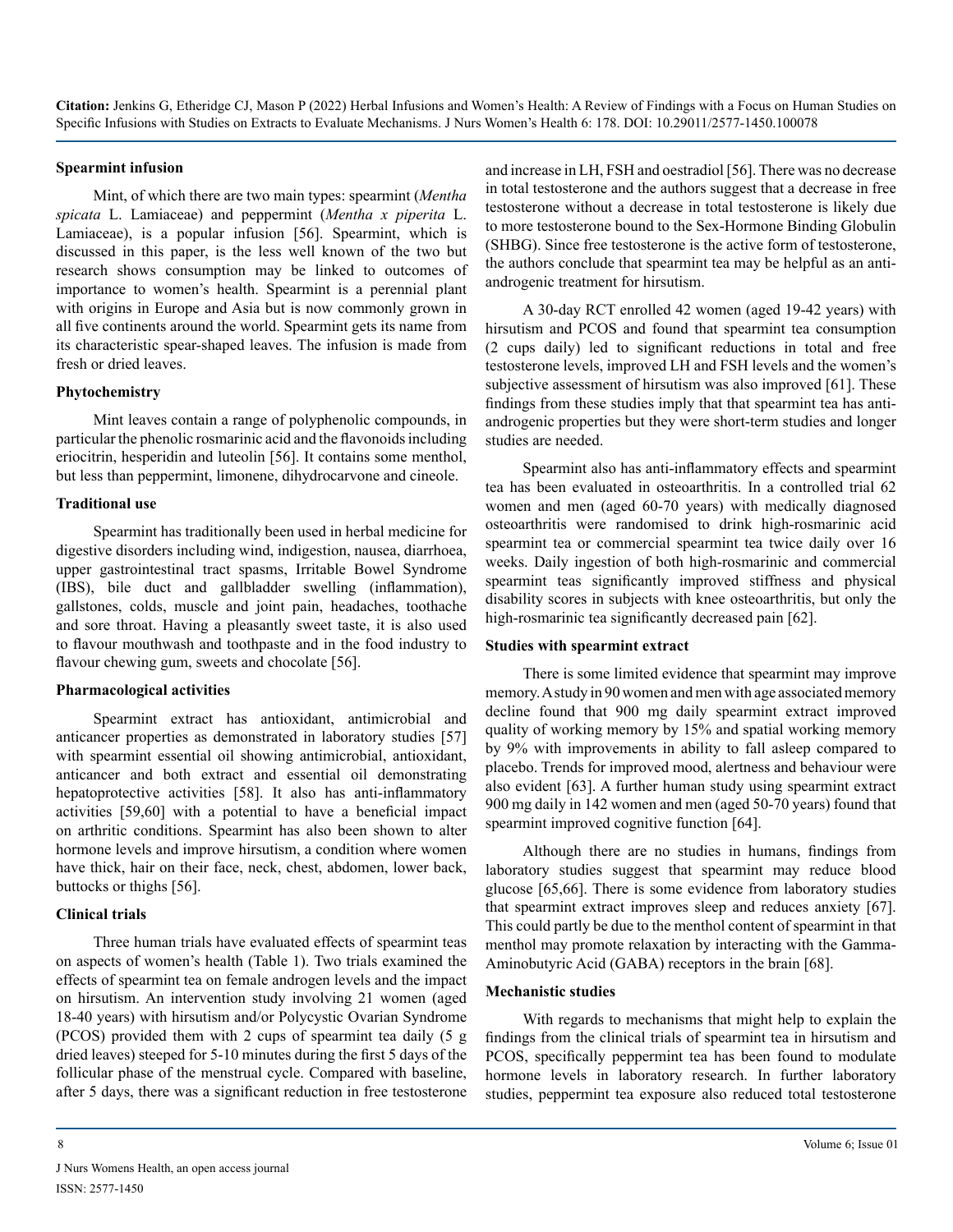and increased FSH and LH levels [69].

With regards to inflammation and of relevance to the human trial with spearmint infusion [62], a biological extraction/metabolism of high-rosmarinic acid spearmint has been shown to have inhibitory effects on pro-inflammatory lipopolysaccharide (LPS) induced prostaglandin E(2) (PGE(2)), nitric oxide (NO) and glycosaminoglycan (GAG) release in laboratory research (70,71). Other laboratory research suggests that spearmint extract has antiinflammatory, analgesic and antipyretic effects which supports its use an anti-inflammatory in traditional medicine [72].

#### **Discussion**

Few reviews of herbal infusions have focused to date on aspects of women's health. Given the popularity of herbal teas amongst women this a gap in the scientific literature. Women are increasingly turning to herbal infusions for their flavour, lack of caffeine and, assuming they are drunk without milk and sugar, their lack of calories. Herbal infusions, whilst growing in popularity, are still relatively novel and enhance the choice of beverages both inside and outside the home.

Although women consume herbal infusions for their general health and wellness benefits, the more specific health attributes of herbal infusions are less well known and appreciated. In this review we have focused on three specific herbal infusions where clinical trials have shown beneficial links with specific aspects of women's health including menstruation (chamomile and rose hip infusion) and hormones (spearmint infusion). Other health issues, whilst not specific to women, are of interest to women, such as sleep and anxiety (German chamomile infusion) and glucose and insulin metabolism (German chamomile infusion).

Every woman experiences natural periods of hormone imbalance or fluctuations at particular times in their lives, including most obviously the menarche (first occurrence of menstruation - usually in teenage girls), the menstrual cycle, pregnancy and menopause. However, hormonal imbalances can also occur when various endocrine glands do not function properly. For women these could include the ovaries and the feedback loop for female hormones through the pituitary gland and the hypothalamus. Hormonal imbalances (not specific to but of concern to women) include those linked with the pancreas (diabetes mellitus), the thyroid and parathyroid glands and the adrenal glands. Because of their pivotal role in the body, even small hormonal imbalances can have a significant impact on health.

With regards to the main female hormones (oestrogen and progesterone), statistics from the non-peer reviewed literature in the United States suggest that as many as 80% of women may suffer from hormone imbalance [73]. Knowledge of hormonal imbalances appears to be quite poor. Whilst many women may be aware that menstrual irregularities and menopause are linked to hormonal imbalances, US data also show that 70% of women may be unaware that conditions like Polycystic Ovary Syndrome (PCOS) are associated with hormonal imbalance.

That two controlled studies in women with PCOS conducted in different countries show that two cups of spearmint infusion daily improve FSH and LH levels as well as reducing testosterone levels is promising [56,61]. However, these studies involved small numbers of women and were of short duration. More controlled studies with more women involved in the interventions are needed to confirm these promising findings.

German chamomile, another infusion we focused on for this review has, in a controlled clinical study, been found to reduce menstrual pain, distress and anxiety [13]. In a clinical trial chamomile extract was effective in controlling menstruation related mood disorders [26] whilst in a meta-analysis of 8 RCT's, chamomile extract has been found to help in Premenstrual Syndrome (PMS) due to its suggested anti-inflammatory, antispasmodic and anxiolytic effects [28]. German chamomile extract has also been found to reduce menstrual bleeding [25] and in a meta-analysis of seven clinical trials to reduce both pain and menstrual bleeding [27].

Rose hip tea has traditionally been used to manage menstrual irregularities, particularly menstrual pain. Again, it is promising that a clinical trial has evaluated rose hip tea with a positive outcome for this purpose, this time in a reasonably lengthy study of 6 months duration in 130 women [42]. Mechanistically, a wealth of laboratory evidence shows that rose hip has powerful antiinflammatory activity reducing pro-inflammatory cytokines and C-reactive protein [37] but better studies evaluating biochemical markers for inflammation are needed.

Our findings in this review have provided further evidence for the anti-inflammatory effect of rose hip in that studies have indicated that rose hip extract reduces pain in osteoarthritis [48] and possibly rheumatoid arthritis [35]. Spearmint too has demonstrable anti-inflammatory effect due to its content of rosmarinic acid. In this review we identified a clinical trial evaluating an intervention of one cup daily of high rosmarinic acid spearmint tea in men and women with diagnosed knee osteoarthritis [62] in which the intervention group experienced reduced pain and stiffness.

Incidence of diabetes continues to increase in the UK with statistics from Diabetes UK showing that 4.9 million people in the UK suffer from this condition with 13.6 million now at increased risk of type 2 diabetes. With regard to risk reduction, weight loss where appropriate should be recommended with a focus on healthy food and drink in accordance with the UK Eatwell Guide. In two clinical trials [15,16] German chamomile tea was found to improve markers of metabolic (glucose, insulin, blood lipids)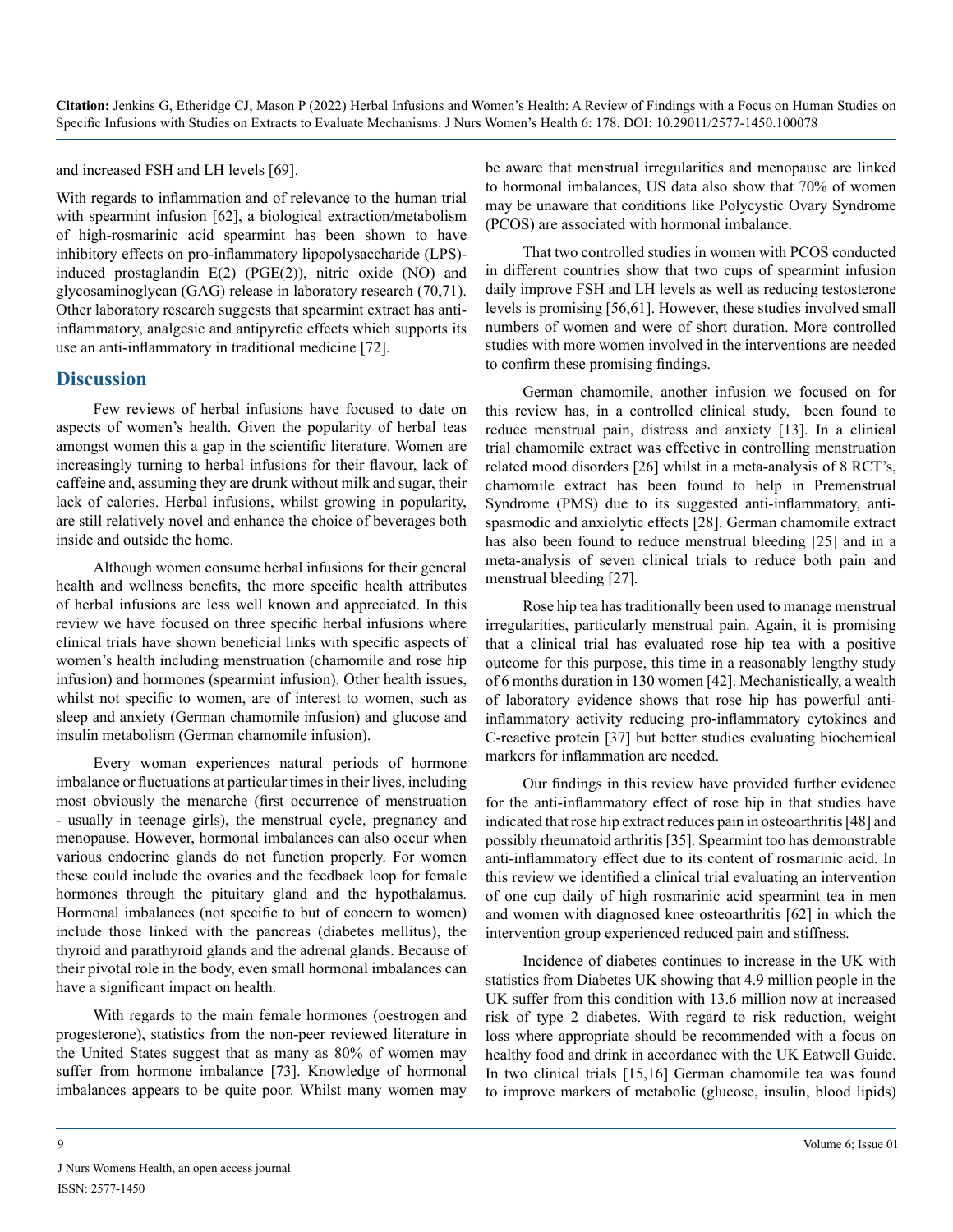control. Laboratory studies have shown that spearmint, too, may reduce blood glucose [65,66] although no clinical trials have been conducted and no studies with tea. One clinical study has shown that rose hip extract reduces body weight [49] and 40 g of rose hip powder in the form of a drink was shown to improve blood pressure and concentrations of LDL cholesterol [50].

Sleep plays an integral role in health [74]. Lack of sleep or poor quality sleep has a negative impact on mental and physical health. Poor sleep can lead to depression and anxiety whilst the reverse is also true that poor mental health can lead to poor sleep. Not surprisingly, the COVID-19 pandemic has had a deleterious impact on sleep. A 2020 study by Kings College London and Ipsos MORI with 52% of women saying their sleep has been disturbed more than usual, somewhat more than the 46% of men who say their sleep remained the same. Women have a lifetime risk of insomnia that is around 40% higher than that of men [75]. Women experience sleep differently than men and present with different sleep challenges and disorders due to life events and hormonal changes of childbirth, menstruation, pregnancy and menopause. Whilst research on women's sleep issues is in its infancy, studies are beginning to unravel the fundamental roles that female hormones play in sleep regulation [75,76].

German chamomile tea has long been used for its mild sedative effects to help sleep and the findings of the clinical trial in 80 new mothers that one cup of German chamomile tea reduced both poor sleep and symptoms of depression [14] should be reevaluated in a larger study as well as in other studies looking at sleep issues throughout women's lifecycles. Ample mechanistic evidence suggesting that specific German chamomile ingredients have sedative and anxiolytic effects [30] as well as its traditional use for this indication make such research worth pursuing.

The findings from our review indicate significant potential health benefits for German chamomile, rose hip and spearmint for women's health consumed in amounts of 1-3 cups daily and infused for 5-15 minutes before consumption. However, much more research needs to be conducted, specifically human intervention trials involving women with teas that are appropriately characterised so that ingredients are known and health outcomes can be well validated. Whilst many teas on the market are mixtures and not single ingredients, it is important to establish the health effects of infusions containing a single plant.

Apart from the specific health outcomes evaluated for these three teas in this review, herbal infusions can be considered to be healthy drinks largely devoid of caffeine and which can be consumed without sugar. They are pleasant to taste and also pleasing to look at particularly when served in a glass and can be enjoyed for their contribution to overall physical and mental wellness.

#### **Conclusion**

The evidence from human trials collected for this review indicates that German chamomile, rose hip and spearmint tea could have beneficial effects in women's health, improving hormone levels, reducing menstrual pain and PMS and improving sleep, including after childbirth. Clinical trials also showed benefit in other health areas of concern, if not specific, to women, including metabolic control and reducing pain and stiffness in arthritic conditions. These findings suggest that women could include herbal infusions as part of their daily routine to help maintain health and wellness.

#### **Acknowledgments**

The authors received funding provided by the Tea Advisory Panel (<https://www.teaadvisorypanel.com/>), which is supported by an unrestricted educational grant from the UK Tea & Infusions Association (UKTIA), the trade association for the UK tea industry. UKTIA plays no role in producing the outputs of the panel. Independent panel members include nutritionists, biochemists, dietitians, dentist and doctors.

#### **References**

- **1.** [MINTEL BLOG \(2018\) 5 Tea trends to look for in 2019.](http://www.mintel.com/blog/drink-market-news/5-tea-trends-to-look-for-in-2019)
- **2.** [The Grocer \(2019\) Tea addicts, gender splits and the love of a](https://www.thegrocer.co.uk/trend-reports/10-charts-explaining-uk-attitudes-to-hot-beverages/597574.article) [traditional cuppa: 10 charts explaining UK attitudes to hot beverages.](https://www.thegrocer.co.uk/trend-reports/10-charts-explaining-uk-attitudes-to-hot-beverages/597574.article)
- **3.** [Talib WH, Al-Ataby IA, Mahmod AI, Jawarneh S, Al Kury LT, et al. \(2020\)](https://pubmed.ncbi.nlm.nih.gov/32937891/)  [The Impact of Herbal Infusion Consumption on Oxidative Stress and](https://pubmed.ncbi.nlm.nih.gov/32937891/)  [Cancer: The Good, the Bad, the Misunderstood.](https://pubmed.ncbi.nlm.nih.gov/32937891/) Molecules 25: 4207.
- **4.** [Chandrasekara A, Shahidi F \(2018\) Herbal beverages: Bioactive](https://www.ncbi.nlm.nih.gov/pmc/articles/PMC6174262/)  [compounds and their role in disease risk reduction - A review. J Tradit](https://www.ncbi.nlm.nih.gov/pmc/articles/PMC6174262/)  [Complement Med 8: 451-458.](https://www.ncbi.nlm.nih.gov/pmc/articles/PMC6174262/)
- **5.** [Brimson JM, Prasanth MI, Malar DS, Sharika R, Sivamaruthi BS, et](https://www.ncbi.nlm.nih.gov/pmc/articles/PMC8308238/)  [al. \(2021\) Role of Herbal Teas in Regulating Cellular Homeostasis](https://www.ncbi.nlm.nih.gov/pmc/articles/PMC8308238/)  [and Autophagy and Their Implications in Regulating Overall](https://www.ncbi.nlm.nih.gov/pmc/articles/PMC8308238/)  Health. [Nutrients 13: 2162.](https://www.ncbi.nlm.nih.gov/pmc/articles/PMC8308238/)
- **6.** [Poswal FS, Russell G, Mackonochie M, Maclennan E, Adukwu EC, et](https://pubmed.ncbi.nlm.nih.gov/31243622/)  [al. \(2019\) Herbal teas and their health benefits: a scoping review. Plant](https://pubmed.ncbi.nlm.nih.gov/31243622/)  [Foods Hum Nutr 74: 266-276.](https://pubmed.ncbi.nlm.nih.gov/31243622/)
- **7.** [Nielsen. UK total coverage, fruit and herbal teas which include](https://www.emerald.com/insight/content/doi/10.1108/NFS-08-2019-0263/full/html)  [chamomile". Derived from: Etheridge CJ & Derbyshire E \(2019\)](https://www.emerald.com/insight/content/doi/10.1108/NFS-08-2019-0263/full/html)  [Herbal Infusions and Health. A review of findings from human studies,](https://www.emerald.com/insight/content/doi/10.1108/NFS-08-2019-0263/full/html)  [mechanisms and future research directions. Nutrition & Food Science.](https://www.emerald.com/insight/content/doi/10.1108/NFS-08-2019-0263/full/html)
- **8.** [Barene I, Daberte I, Zvirgzdina L, Iriste V \(2003\) The complex](https://pubmed.ncbi.nlm.nih.gov/14617873/)  [technology on products of German chamomile.](https://pubmed.ncbi.nlm.nih.gov/14617873/) Medicina (Kaunas) 39: [127-131.](https://pubmed.ncbi.nlm.nih.gov/14617873/)
- **9.** [Royal Pharmaceutical Society \(2021\) Herbal Medicines Online via](https://www.pharmpress.com/product/MC_HERB/herbal-medicines)  [Medicines Complete. Pharmaceutical Press.](https://www.pharmpress.com/product/MC_HERB/herbal-medicines)
- **10.** [Srivastava JK, Shankar E, Gupta S \(2010\) Chamomile: A herbal](https://pubmed.ncbi.nlm.nih.gov/21132119/)  [medicine of the past with bright future.](https://pubmed.ncbi.nlm.nih.gov/21132119/) Mol Med Rep 3: 895-901.
- **11.** [EMA/HMPC \(2015\) EMA/HMPC/55843/2011 Committee on Herbal](https://www.ema.europa.eu/en/documents/herbal-monograph/final-european-union-herbal-monograph-matricaria-recutita-l-flos-first-version_en.pdf)  [Medicinal Products \(HMPC\) European Union herbal monograph on](https://www.ema.europa.eu/en/documents/herbal-monograph/final-european-union-herbal-monograph-matricaria-recutita-l-flos-first-version_en.pdf)  *[Matricaria recutita](https://www.ema.europa.eu/en/documents/herbal-monograph/final-european-union-herbal-monograph-matricaria-recutita-l-flos-first-version_en.pdf)* L., flos.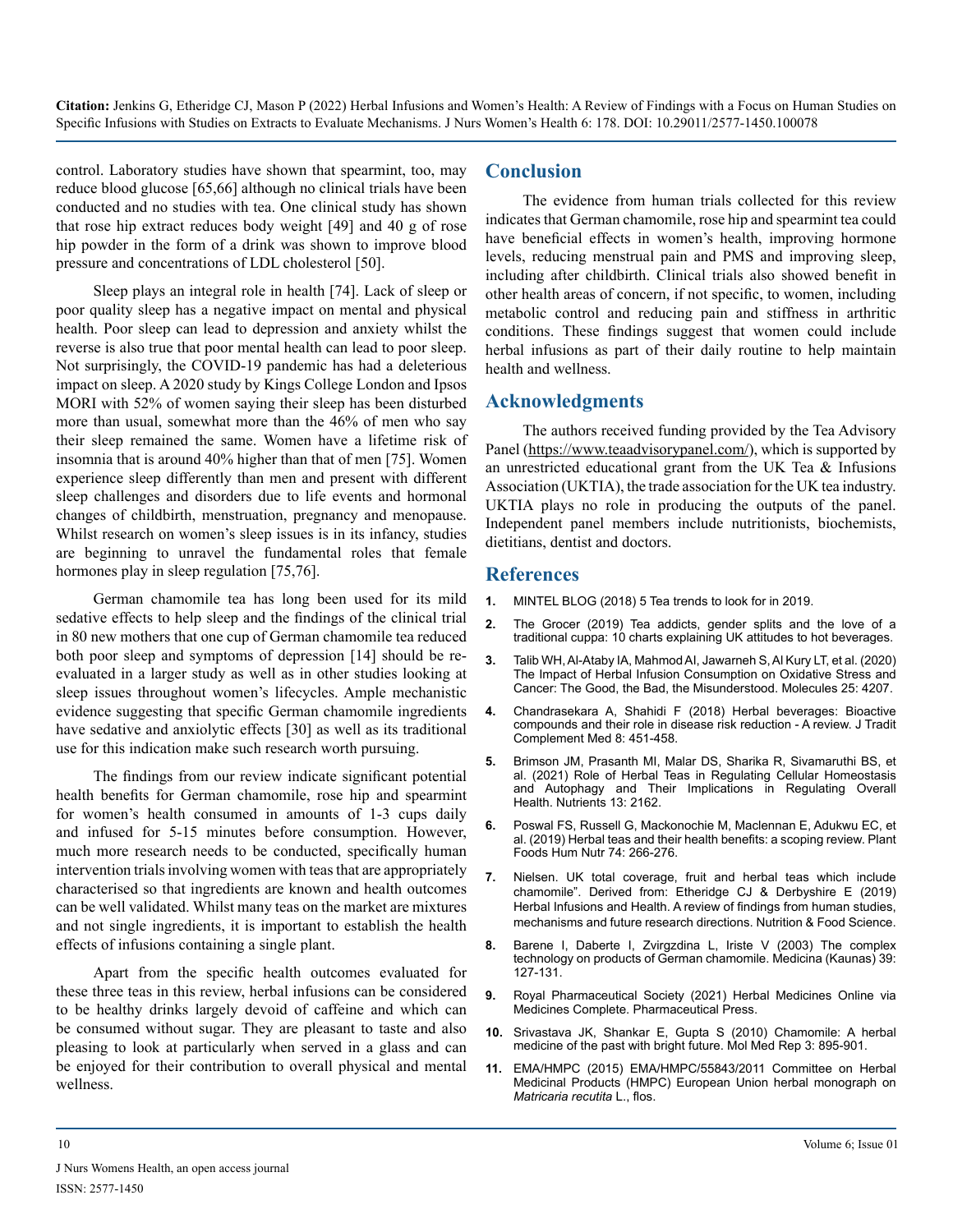- **12.** [McKay DL, Blumberg JB \(2006\) A review of the bioactivity and potential](https://pubmed.ncbi.nlm.nih.gov/16628544/)  [health benefits of chamomile tea \(](https://pubmed.ncbi.nlm.nih.gov/16628544/)*Matricaria recutita* L.). Phytother [Res 20: 519-530.](https://pubmed.ncbi.nlm.nih.gov/16628544/)
- **13.** [Jenabi E, Ebrahimzadeh S \(2010\) Chamomile tea for relief of primary](https://www.researchgate.net/publication/286965003_Chamomile_tea_for_relief_of_primary_dysmenorrhea)  dysmenorrhea. [Iranian Journal of Obstetrics, Gynecology and Infertility](https://www.researchgate.net/publication/286965003_Chamomile_tea_for_relief_of_primary_dysmenorrhea)  [13: 39-42.](https://www.researchgate.net/publication/286965003_Chamomile_tea_for_relief_of_primary_dysmenorrhea)
- **14.** [Chang SM, Chen CH \(2016\) Effects of an intervention with drinking](https://pubmed.ncbi.nlm.nih.gov/26483209/)  [chamomile tea on sleep quality and depression in sleep disturbed](https://pubmed.ncbi.nlm.nih.gov/26483209/)  [postnatal women: a randomized controlled trial.](https://pubmed.ncbi.nlm.nih.gov/26483209/) J Adv Nurs 72: 306- [315.](https://pubmed.ncbi.nlm.nih.gov/26483209/)
- **15.** [Rafraf M, Zemestani M, Asghari-Jafarabadi M \(2015\) Effectiveness of](https://pubmed.ncbi.nlm.nih.gov/25194428/)  [chamomile tea on glycemic control and serum lipid profile in patients](https://pubmed.ncbi.nlm.nih.gov/25194428/)  with type 2 diabetes. [J Endocrinol Invest 38: 163-170.](https://pubmed.ncbi.nlm.nih.gov/25194428/)
- **16.** [Zemestani M, Rafraf M, Asghari-Jafarabadi M \(20166\) Chamomile tea](https://pubmed.ncbi.nlm.nih.gov/26437613/)  [improves glycemic indices and antioxidants status in patients with type](https://pubmed.ncbi.nlm.nih.gov/26437613/)  [2 diabetes mellitus.](https://pubmed.ncbi.nlm.nih.gov/26437613/) Nutrition 32: 66-72.
- **17.** [Adib-Hajbaghery M, Mousavi SN \(2017\) The effects of chamomile](https://pubmed.ncbi.nlm.nih.gov/29154054/)  [extract on sleep quality among elderly people: a clinical](https://pubmed.ncbi.nlm.nih.gov/29154054/)  trial. [Complement Ther Med 35: 109-114.](https://pubmed.ncbi.nlm.nih.gov/29154054/)
- **18.** [Zick SM, Wright BD, Sen A, Arnedt JT \(2011\) Preliminary examination](https://pubmed.ncbi.nlm.nih.gov/21939549/)  [of the efficacy and safety of a standardized chamomile extract for](https://pubmed.ncbi.nlm.nih.gov/21939549/)  [chronic primary insomnia: a randomized placebo-controlled pilot](https://pubmed.ncbi.nlm.nih.gov/21939549/)  study. [BMC Complement Altern Med 11: 78.](https://pubmed.ncbi.nlm.nih.gov/21939549/)
- **19.** [Amsterdam JD, Li Y, Soeller I, Rockwell K, Mao JJ, et al. \(2009\) A](https://pubmed.ncbi.nlm.nih.gov/19593179/) [randomized, double-blind, placebo-controlled trial of oral](https://pubmed.ncbi.nlm.nih.gov/19593179/) *Matricaria recutita* [\(chamomile\) extract therapy for generalized anxiety disorder.](https://pubmed.ncbi.nlm.nih.gov/19593179/) J [Clin Psychopharmacol 29: 378-382.](https://pubmed.ncbi.nlm.nih.gov/19593179/)
- **20.** [Keefe JR, Mao JJ, Soeller I, Li QS, Amsterdam JD \(2016\) Short-term](https://pubmed.ncbi.nlm.nih.gov/27912871/) open-label chamomile (*Matricaria chamomilla* [L.\) therapy of moderate](https://pubmed.ncbi.nlm.nih.gov/27912871/)  [to severe generalized anxiety disorder.](https://pubmed.ncbi.nlm.nih.gov/27912871/) Phytomedicine 23: 1699-1705.
- **21.** [Mao JJ, Xie SX, Keefe JR, Soeller I, Li QS, et al. \(2016\) Long-term](https://pubmed.ncbi.nlm.nih.gov/27912875/)  chamomile (*Matricaria chamomilla* [L.\) treatment for generalized](https://pubmed.ncbi.nlm.nih.gov/27912875/)  [anxiety disorder: A randomized clinical trial.](https://pubmed.ncbi.nlm.nih.gov/27912875/) Phytomedicine 23: 1735- [1742.](https://pubmed.ncbi.nlm.nih.gov/27912875/)
- **22.** [Amsterdam JD, Li QS, Xie SX, Mao JJ \(2020\) Putative antidepressant](https://pubmed.ncbi.nlm.nih.gov/31808709/)  effect of chamomile (*Matricaria chamomilla* [L.\) oral extract in subjects](https://pubmed.ncbi.nlm.nih.gov/31808709/)  [with comorbid generalized anxiety disorder and depression.](https://pubmed.ncbi.nlm.nih.gov/31808709/) J Altern [Complement Med 26: 813-819.](https://pubmed.ncbi.nlm.nih.gov/31808709/)
- **23.** [Sharifi F, Simbar M, Mojab F, Majd HA \(2014\) Comparison of the](https://pubmed.ncbi.nlm.nih.gov/24439651/)  effects of *Matricaria chamomila* [\(Chamomile\) extract and mefenamic](https://pubmed.ncbi.nlm.nih.gov/24439651/)  [acid on the intensity of premenstrual syndrome.](https://pubmed.ncbi.nlm.nih.gov/24439651/) Complement Ther [Clin Pract 20: 81-88.](https://pubmed.ncbi.nlm.nih.gov/24439651/)
- **24.** [Saghafi N, Rhkhshandeh H, Pourmoghadam N, Pourali L,](https://pubmed.ncbi.nlm.nih.gov/29072514/)  [Ghazanfarpour M, et al. \(2018\) Effectiveness of](https://pubmed.ncbi.nlm.nih.gov/29072514/) *Matricaria chamomilla* [\(chamomile\) extract on pain control of cyclic mastalgia: a double-blind](https://pubmed.ncbi.nlm.nih.gov/29072514/)  [randomised controlled trial. J Obstet Gynaecol 38: 81-84.](https://pubmed.ncbi.nlm.nih.gov/29072514/)
- **25.** [Mollabashi EN, Ziaie T, Bekhradi R, Khalesi ZB \(2020\) Do Chamomile](https://pubmed.ncbi.nlm.nih.gov/32322432/)  [effect on duration, amount of bleeding, and interval of menstrual](https://pubmed.ncbi.nlm.nih.gov/32322432/)  [cycles? J Pharmacopuncture 23: 25-29.](https://pubmed.ncbi.nlm.nih.gov/32322432/)
- **26.** [Mollabashi EN, Ziaie T, Khalesi ZB \(2021\) The effect of Matricaria](https://pubmed.ncbi.nlm.nih.gov/34704015/)  [chamomile on menstrual related mood disorders.](https://pubmed.ncbi.nlm.nih.gov/34704015/) Eur J Obstet [Gynecol Reprod Biol X 12: 100134.](https://pubmed.ncbi.nlm.nih.gov/34704015/)
- **27.** [Niazi A, Moradi M \(2021\) The effect of chamomile on pain and](https://pubmed.ncbi.nlm.nih.gov/34222539/)  [menstrual bleeding in primary dysmenorrhea: a systematic review. Int](https://pubmed.ncbi.nlm.nih.gov/34222539/)  [J Community Based Nurs Midwifery 9: 174-186.](https://pubmed.ncbi.nlm.nih.gov/34222539/)
- **28.** [Khalesi ZB, Beiranvand SP, Bokaie M \(2019\) Efficacy of Chamomile](https://pubmed.ncbi.nlm.nih.gov/31970017/)  [in the Treatment of Premenstrual Syndrome: A Systematic Review. J](https://pubmed.ncbi.nlm.nih.gov/31970017/)  [Pharmacopuncture 22: 204-209.](https://pubmed.ncbi.nlm.nih.gov/31970017/)
- **29.** [Heidary M, Yazdanpanahi Z, Dabbaghmanesh MH, Parsanezhad ME,](https://pubmed.ncbi.nlm.nih.gov/29887901/) [Emamghoreishi M, et al. \(2018\) Effect of chamomile capsule on lipid](https://pubmed.ncbi.nlm.nih.gov/29887901/)[and hormonal-related parameters among women of reproductive age](https://pubmed.ncbi.nlm.nih.gov/29887901/)  [with polycystic ovary syndrome. J Res Med Sci 23: 33.](https://pubmed.ncbi.nlm.nih.gov/29887901/)
- **30.** [Chaves PFP, Hocayen P, Dallazen JL, de Paula Werner MF, Iacomini](https://pubmed.ncbi.nlm.nih.gov/32795578/)  [M, et al. \(2020\) Chamomile tea: Source of a glucuronoxylan with](https://pubmed.ncbi.nlm.nih.gov/32795578/)  [antinociceptive, sedative and anxiolytic-like effects.](https://pubmed.ncbi.nlm.nih.gov/32795578/) Int J Biol Macromol [164: 1675-1682.](https://pubmed.ncbi.nlm.nih.gov/32795578/)
- **31.** [Kato A, Minoshima Y, Yamamoto J, Adachi I, Watson AA, et al. \(2008\)](https://pubmed.ncbi.nlm.nih.gov/18681440/)  [Protective effects of dietary chamomile tea on diabetic complications.](https://pubmed.ncbi.nlm.nih.gov/18681440/)  [J Agric Food Chem 56: 8206-8211.](https://pubmed.ncbi.nlm.nih.gov/18681440/)
- **32.** [Khan SS, Najam R, Anser H, Riaz B, Alam N \(2014\) Chamomile tea:](https://pubmed.ncbi.nlm.nih.gov/25176245/)  [herbal hypoglycemic alternative for conventional medicine. Pak J](https://pubmed.ncbi.nlm.nih.gov/25176245/)  [Pharm Sci 27: 1509-1514.](https://pubmed.ncbi.nlm.nih.gov/25176245/)
- **33.** [Villa-Rodriguez JA, Aydin E, Gauer JS, Pyner A, Williamson G, et](https://pubmed.ncbi.nlm.nih.gov/28868668/) [al. \(2017\) Green and Chamomile Teas, but not Acarbose, Attenuate](https://pubmed.ncbi.nlm.nih.gov/28868668/)  [Glucose and Fructose Transport via Inhibition of GLUT2 and GLUT5.](https://pubmed.ncbi.nlm.nih.gov/28868668/)  [Mol Nutr Food Res 61.](https://pubmed.ncbi.nlm.nih.gov/28868668/)
- **34.** [Villa-Rodriguez JA, Kerimi A, Abranko L, Tumova S, Ford L, et al. \(2018\)](https://www.nature.com/articles/s41598-018-23736-1)  [Acute metabolic actions of the major polyphenols in chamomile: an](https://www.nature.com/articles/s41598-018-23736-1)  [in vitro mechanistic study on their potential to attenuate postprandial](https://www.nature.com/articles/s41598-018-23736-1)  [hyperglycaemia. Sci Rep 8: 5471.](https://www.nature.com/articles/s41598-018-23736-1)
- **35.** [Mármol I, Sánchez-de-Diego C, Jiménez-Moreno N, Ancín-Azpilicueta](https://pubmed.ncbi.nlm.nih.gov/28587101/)  [C, Rodríguez-Yoldi MJ \(2017\) Therapeutic Applications of Rose Hips](https://pubmed.ncbi.nlm.nih.gov/28587101/)  [from Different Rosa Species.](https://pubmed.ncbi.nlm.nih.gov/28587101/) Int J Mol Sci 18: 1137.
- **36.** [Ayati Z, Amiri MS, Ramezani M, Delshad E, Sahebkar A, et al. \(2018\)](https://pubmed.ncbi.nlm.nih.gov/30317989/) [Phytochemistry, Traditional Uses and Pharmacological Profile of Rose](https://pubmed.ncbi.nlm.nih.gov/30317989/)  [Hip: A Review. Curr Pharm Des 24: 4101-4124.](https://pubmed.ncbi.nlm.nih.gov/30317989/)
- **37.** [Gruenwald J, Uebelhack, Moré MI \(2019\)](https://pubmed.ncbi.nlm.nih.gov/31138475/) *Rosa canina* Rose hip [pharmacological ingredients and molecular mechanics counteracting](https://pubmed.ncbi.nlm.nih.gov/31138475/)  [osteoarthritis - A systematic review.](https://pubmed.ncbi.nlm.nih.gov/31138475/) Phytomedicine 60: 152958.
- **38.** Bohm V, Frohlich K, Bitsch R (2003) Rose hip a 'new' source of lycopene? Mol Aspects Med 24: 385-389.
- **39.** [Roman I, Stănilă A, Stănilă S \(2013\) Bioactive compounds and](https://pubmed.ncbi.nlm.nih.gov/23618509/)  antioxidant activity of *Rosa canina* [L. biotypes from spontaneous flora](https://pubmed.ncbi.nlm.nih.gov/23618509/)  of Transylvania. [Chem Cent 7: 73.](https://pubmed.ncbi.nlm.nih.gov/23618509/)
- **40.** [Erenturk S, Gulaboglu MS, Gultekin S \(2005\) The effects of cutting](https://www.researchgate.net/publication/223415721_The_effects_of_cutting_and_drying_medium_on_the_vitamin_C_content_of_rosehip_during_drying)  [and drying medium on the vitamin C content of rose hip during drying.](https://www.researchgate.net/publication/223415721_The_effects_of_cutting_and_drying_medium_on_the_vitamin_C_content_of_rosehip_during_drying) [J Food Eng 68: 513-518.](https://www.researchgate.net/publication/223415721_The_effects_of_cutting_and_drying_medium_on_the_vitamin_C_content_of_rosehip_during_drying)
- **41.** [Ilyasoglu H, Arpa TE \(2017\) Effect of brewing conditions on antioxidant](https://www.ncbi.nlm.nih.gov/pmc/articles/PMC5629151/)  [properties of rose hip tea beverage: study by response surface](https://www.ncbi.nlm.nih.gov/pmc/articles/PMC5629151/) [methodology. J Food Sci Technol 54: 3737-3743.](https://www.ncbi.nlm.nih.gov/pmc/articles/PMC5629151/)
- **42.** [Tseng YF, Chen CH, Yang YH \(2005\) Rose tea for relief of primary](https://pubmed.ncbi.nlm.nih.gov/16154059/)  [dysmenorrhea in adolescents: a randomized controlled trial in Taiwan.](https://pubmed.ncbi.nlm.nih.gov/16154059/)  [J Midwifery Womens Health 50: e51-e57.](https://pubmed.ncbi.nlm.nih.gov/16154059/)
- **43.** [Tumbas VT, Canadanovic-Brunet JM, Cetojevic-Simin DD, Cetkovic](https://pubmed.ncbi.nlm.nih.gov/22083314/)  [GS, Ethilas SM, et al. \(2012\) Effect of rose hip \(](https://pubmed.ncbi.nlm.nih.gov/22083314/)*Rosa canina* L.) [phytochemicals on stable free radicals and human cancer cells. J Sci](https://pubmed.ncbi.nlm.nih.gov/22083314/) [Food Agric 92: 1273-1281.](https://pubmed.ncbi.nlm.nih.gov/22083314/)
- **44.** [van Gorkom GNY, Klein Wolterink RGJ, Van Elssen CHMJ, Wieten L,](https://pubmed.ncbi.nlm.nih.gov/29534432/)  Germeraad WTV, et al. [\(2018\) Influence of Vitamin C on Lymphocytes:](https://pubmed.ncbi.nlm.nih.gov/29534432/)  [An Overview. Antioxidants \(Basel\) 7: 41.](https://pubmed.ncbi.nlm.nih.gov/29534432/)
- **45.** [Carr AC, Maggini S \(2017\) Vitamin C and Immune Function.](https://pubmed.ncbi.nlm.nih.gov/29099763/) Nutrients [9: 1211.](https://pubmed.ncbi.nlm.nih.gov/29099763/)
- **46.** [Somerville VS, Braakhuis AJ, Hopkins WG \(2016\) Effect of Flavonoids](https://pubmed.ncbi.nlm.nih.gov/27184276/)  [on Upper Respiratory Tract Infections and Immune Function: A](https://pubmed.ncbi.nlm.nih.gov/27184276/) [Systematic Review and Meta-Analysis. Adv Nutr 7: 488-497.](https://pubmed.ncbi.nlm.nih.gov/27184276/)